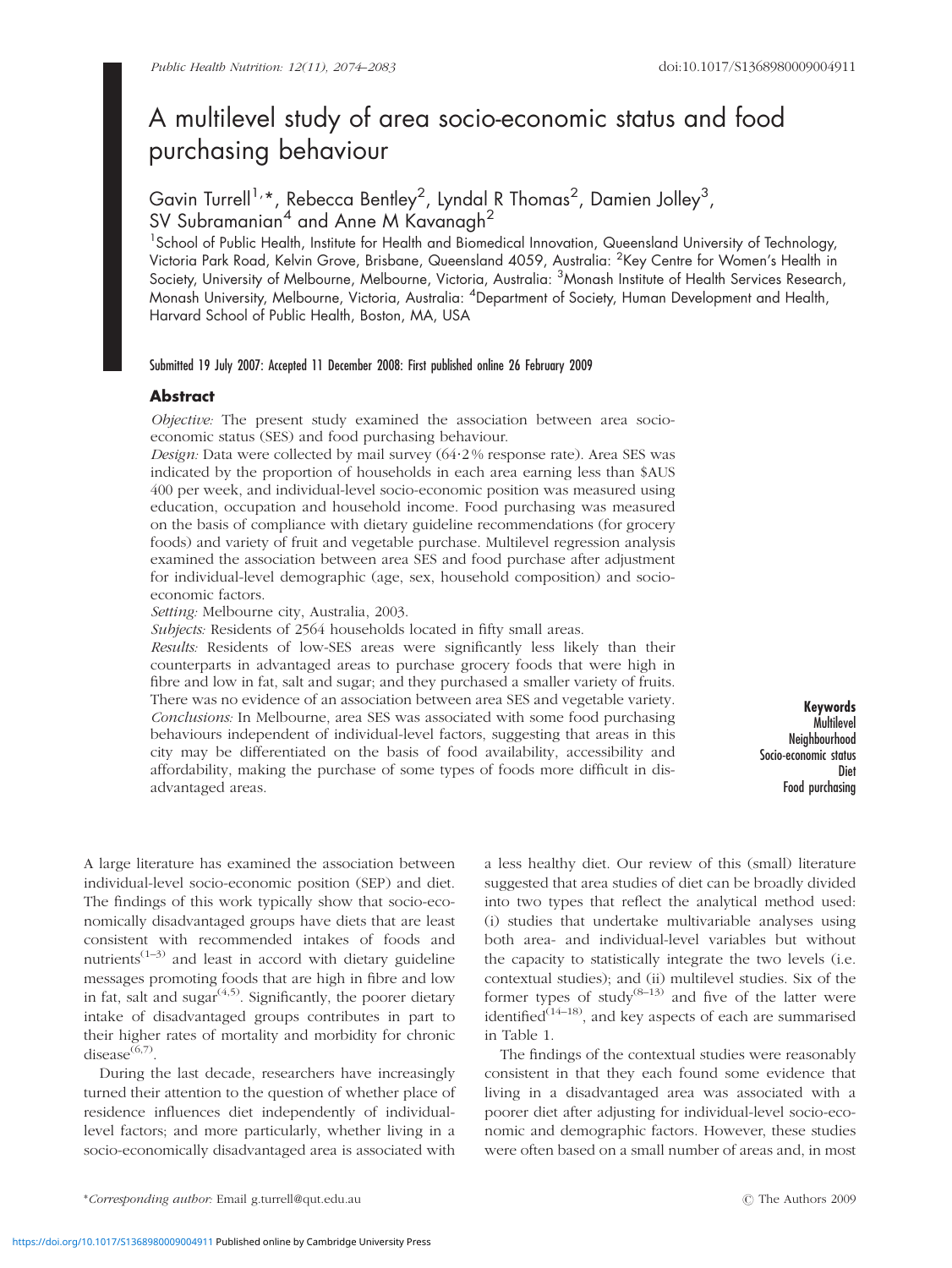|                                                                                               |                                                                           | Table 1 Studies examining the association between areal-level socio-economic disadvantage and diet                                                                                                                                                    |                                                                                                                                                                                             |                                                                                                                                                                                                                                                                                                               |
|-----------------------------------------------------------------------------------------------|---------------------------------------------------------------------------|-------------------------------------------------------------------------------------------------------------------------------------------------------------------------------------------------------------------------------------------------------|---------------------------------------------------------------------------------------------------------------------------------------------------------------------------------------------|---------------------------------------------------------------------------------------------------------------------------------------------------------------------------------------------------------------------------------------------------------------------------------------------------------------|
| Study and country                                                                             | Sample                                                                    | Dietary outcome                                                                                                                                                                                                                                       | (after adjustment for individual-level<br>Significant area differences in diet<br>factors)                                                                                                  | disadvantage and diet (after adjustment for<br>Significant association between area<br>individual-level factors)                                                                                                                                                                                              |
| Contextual (non-multilevel) studies<br>Diehr <i>et al</i> . (1993) <sup>(8)</sup> , USA Areas | Individuals: n 7863 adults<br>aged 18+ years<br>Areas: n 15               | Percentage of energy from fat                                                                                                                                                                                                                         | Yes (but very small)                                                                                                                                                                        | Areas with higher unemployment rates had<br>higher percentage of energy from fat                                                                                                                                                                                                                              |
| Forsyth et al. (1994) <sup>(9)</sup> ,<br>Scotland                                            | Individuals: n 691 adults aged<br>40 and 60 years<br>Areas: n 4           | confectionery, savoury snacks, meat,<br>spreads, sugar, milk and soft drinks<br>Reported consumption of vegetables,<br>potatoes, fruit, fish, bread, cereals,<br>cakes, pastries and biscuits,                                                        | processed meat, poultry, shallow<br>Area differences in consumption of<br>fruits, vegetables, fried or roast<br>potatoes, white bread, brown/<br>wholemeal bread, meat (all),<br>fat frying | Residents of disadvantaged areas were less<br>bread and natural fruit juice; more likely to<br>add sugar to drinks and consume soft<br>likely to use PUFA, brown/wholemeal<br>drinks                                                                                                                          |
| Karvonen and Rimpela<br>(1996) <sup>(10)</sup> , Finland                                      | adolescents aged 16 and<br>Individuals: n 9121<br>Area: n 460<br>18 years | Percentage using high-fat milk and<br>butter daily                                                                                                                                                                                                    | Yes                                                                                                                                                                                         | Consumption of high-fat products was higher<br>in areas with fewer services (boys); lower<br>in less educated areas (girls)                                                                                                                                                                                   |
| Ellaway and Macintyre<br>(1996) <sup>(11)</sup> , Scotland                                    | Individuals: n 691 adults aged<br>40 and 60 years<br>Areas: n 4           | Healthy' and 'less healthy' food<br>consumption indices                                                                                                                                                                                               | Yes                                                                                                                                                                                         | disadvantaged areas consumed a less<br>Not explicitly stated; however, bivariate<br>analyses suggested that residents of<br>healthy diet                                                                                                                                                                      |
| Karvonen and Rimpela<br>(1997) <sup>(12)</sup> , Finland                                      | adolescents aged 16 and<br>Individuals: n 1048<br>Areas: n 33<br>18 years | Abstaining from use of milk and fat-<br>containing spreads                                                                                                                                                                                            | Could not be determined                                                                                                                                                                     | prolonged unemployment; no area effects<br>fat were higher in areas with lower rates of<br>Among girls, rates of abstinence from dietary<br>for boys                                                                                                                                                          |
| Shohaimi et al. (2004) <sup>(13)</sup> ,<br>England                                           | Individuals: n 22562 adults<br>aged 39-79 years<br>Areas: not reported    | Mean intakes (g/d) of fruits (n 11) and<br>vegetables (n 26) combined                                                                                                                                                                                 | Could not be determined                                                                                                                                                                     | (Townsend index) were more likely to<br>report lower intakes of fruits and<br>Residents of disadvantaged areas<br>vegetables                                                                                                                                                                                  |
| Diez-Roux et al. (1999) <sup>(14)</sup> ,<br>Multilevel studies<br>USA                        | Individuals: n 13095 adults<br>aged 45-64 years<br>Areas: not reported    | Energy-adjusted daily intakes of fruits,<br>polyunsaturated fat and cholesterol.<br>vegetables, meats and fish. Daily<br>Key score: extent to which diet<br>increases serum cholesterol<br>intake of saturated and                                    | ş                                                                                                                                                                                           | vegetables and fish, and increased intake<br>of meats, but the associations were weak<br>income and intakes of fats and cholesterol<br>Lower-income neighbourhoods typically had<br>lower energy-adjusted intakes of fruits,<br>and often not significant. Inconsistent<br>associations between neighbourhood |
| Ecob and Macintyre<br>(2000) <sup>(15)</sup> , Scotland                                       | aged 15, 35 and 55 years<br>Individuals: n 3036 persons<br>Areas: n 52    | Consumption of five foods (fresh fruits and<br>consumes 4+ healthy options) and 'bad'<br>soft margarine v. butter, low-fat milk v.<br>full cream) scored as a 'good' diet (i.e.<br>vegetables, wholemeal bread v. white,<br>diet (no healthy options) | Yes ('bad' diet only)                                                                                                                                                                       | significantly more likely to have a 'bad' diet<br>(Carstairs-Morris deprivation index) were<br>and less likely to have a 'good' diet<br>Residents of disadvantaged areas                                                                                                                                      |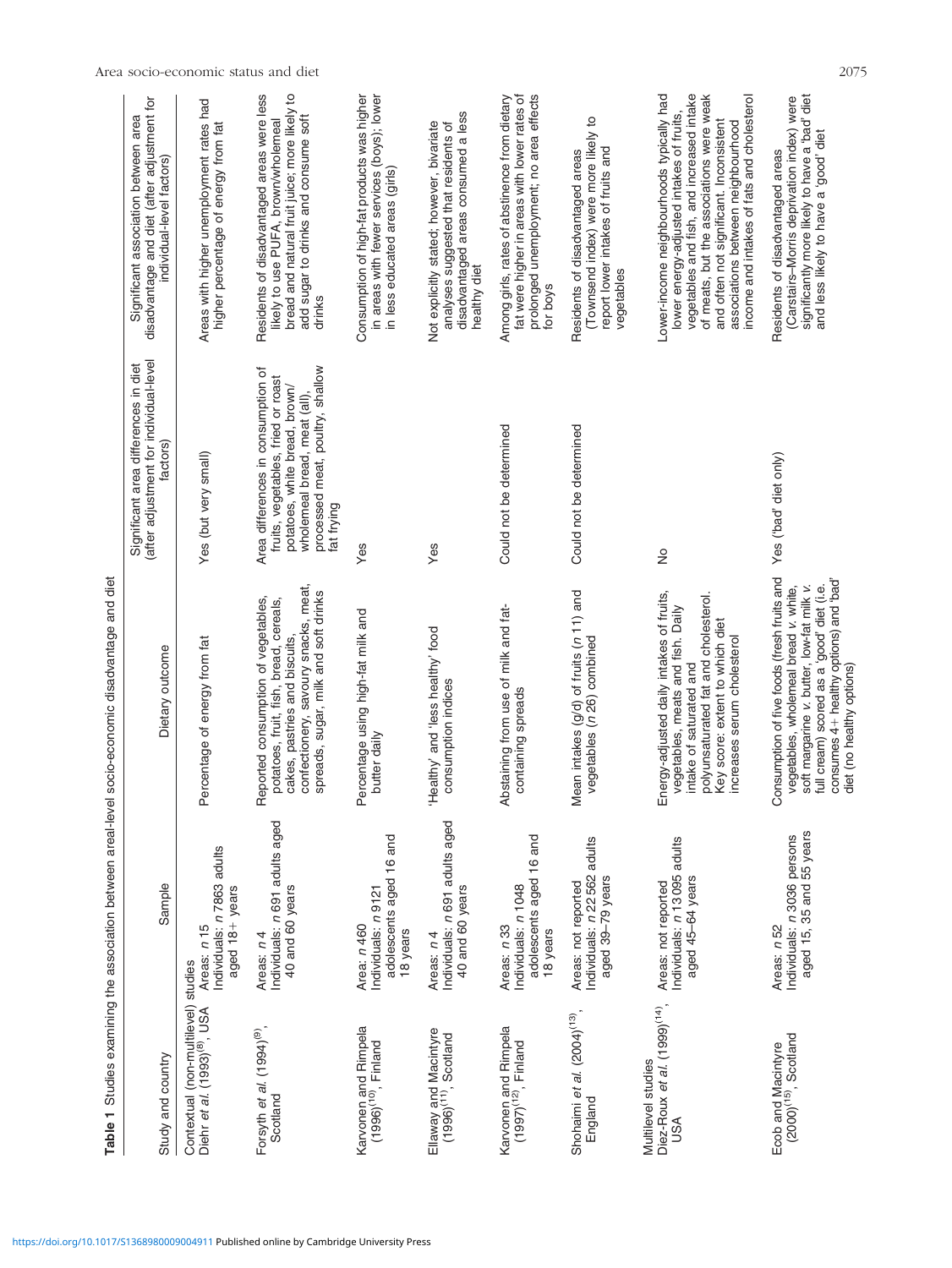| Study and country                                       | Sample                                                       | Dietary outcome                                                                                                                                                                                    | (after adjustment for individual-level<br>Significant area differences in diet<br>factors) | disadvantage and diet (after adjustment for<br>Significant association between area<br>individual-level factors)                                                                                                                           |
|---------------------------------------------------------|--------------------------------------------------------------|----------------------------------------------------------------------------------------------------------------------------------------------------------------------------------------------------|--------------------------------------------------------------------------------------------|--------------------------------------------------------------------------------------------------------------------------------------------------------------------------------------------------------------------------------------------|
| Turrell et al. $(2004)^{(16)}$ ,<br>Australia           | Individuals: n 970 adults aged<br>18-94 years<br>Areas: n 50 | fruits, vegetables and grocery foods<br>Three indices measuring purchase of                                                                                                                        | $\frac{1}{2}$                                                                              | Advantaged and disadvantaged areas did<br>not differ significantly in their food<br>purchasing patterns                                                                                                                                    |
| Ball et al. (2006) <sup>(17)</sup> .<br>Australia       | Individuals: n 1347 women<br>aged 18-65 years<br>Areas: n 45 | Servings of fruits and vegetables each<br>day (1, 2, 3-4, 5 or more)                                                                                                                               | Fruit: no. Vegetables: yes                                                                 | Not reported                                                                                                                                                                                                                               |
| Giskes et al. (2006) <sup>(18)</sup><br>The Netherlands | Individuals: n 1339 adults<br>aged 25-79 years<br>Areas: n85 | Index measuring food choices consistent No<br>consumption (servings/d); breakfast<br>with Dutch dietary guidelines; fruit<br>saturated fat intake (% of energy)<br>consumption (d/week); total and |                                                                                            | not differ significantly in their grocery food<br>purchasing patterns, their consumption of<br>fruit and propensity to skip breakfast, nor<br>Advantaged and disadvantaged areas did<br>in terms of their total and saturated fat<br>ntake |
|                                                         |                                                              |                                                                                                                                                                                                    |                                                                                            |                                                                                                                                                                                                                                            |

Table 1 Continued

Continued

cases, the analytical approach did not allow for the partitioning of area- and individual-level sources of variation. Hence it was unclear whether differences in diet between advantaged and disadvantaged areas were due to a composition effect (i.e. the clustering of rich and poor people in rich and poor areas) or the environmental characteristics of the areas per se (i.e. a context effect, possibly reflecting area differences in physical infrastructure, services and facilities). The findings of the multilevel studies, which allow for area- and individuallevel variation to be partitioned and quantified, present a somewhat different picture. Of the five identified, only two reported a significant difference in diet between areas after adjustment for individual-level factors $(15,17)$ . Diez-Roux *et al.*<sup>(14)</sup> and Ecob and Macintyre<sup>(15)</sup> found that residents of socio-economically disadvantaged areas had poorer diets than those in more advantaged areas, although the findings of the former were weak and often not statistically significant. Area socio-economic status (SES) was not associated with food purchasing behaviour in an Australian study<sup>(16)</sup> or with dietary intake and food choice in a Dutch study<sup>(18)</sup>.

The present paper contributes to the literature on areas and diet by reporting on a multilevel study that examined the association between area SES and food purchasing behaviour in the Melbourne metropolitan region (Australia) in 2003. The relationship between SES and diet in Australia (and elsewhere) has to date been investigated primarily using 'quantitative' dietary indicators such as mean daily intakes of nutrients, nutrient density levels or percentage contribution of food to nutrition and energy<sup> $(5)$ </sup>. By contrast, few studies have examined the relationship using 'qualitative' indicators such as food purchasing behaviour. Clearly, people need to procure food (which usually means purchase it) before it can be consumed and converted into energy and nutrients, and there are a number of compelling reasons why it is important to better understand the factors that influence the food purchasing choices of different socio-economic groups. First, most people make dietary decisions in relation to food and not nutrients<sup> $(19)$ </sup>; thus when shopping food choices are more likely to be influenced by factors such as price, availability, taste preference and convenience than by the vitamin and mineral content of the food. Second, research has shown that the type of food people buy influences dietary quality<sup>(20)</sup>. Third, food choice differences between socio-economic groups translate into concomitant differences in nutrient intake $^{(21,22)}$ . Fourth, knowing about the factors that influence socio-economic differences in food purchasing is important in assessing the reach and impact of health promotion messages, many of which focus on encouraging people to make healthy food choices when shopping $(23-25)$ .

The study investigates whether residents of socio-economically advantaged and disadvantaged areas differ in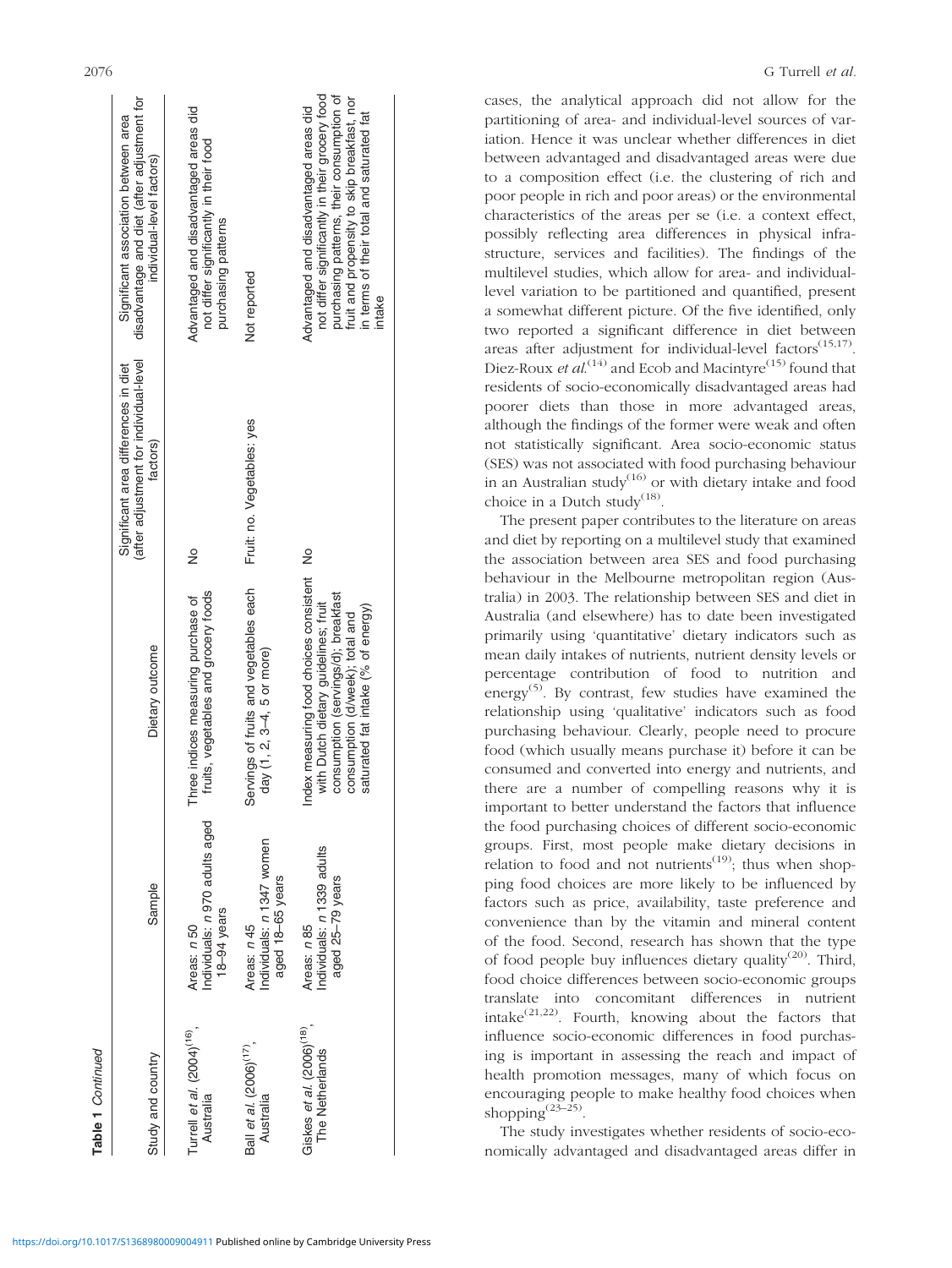their purchase of grocery foods, fruits and vegetables. Specifically, three questions are examined:

- 1. Do areas vary in their food purchasing profiles?
- 2. To what extent does within-area clustering by individual-level SEP account for any observed differences between areas in their food purchasing profiles?
- 3. What is the relationship between area SES and food purchasing after adjustment for within-area differences in food purchasing by individual-level SEP?

#### Methods

#### Geographic scope

The present paper is based on data collected as part of the Victorian Lifestyle and Neighbourhood Environment Study (VicLANES), a cross-sectional multilevel investigation of area- and individual-level factors and health-related behaviour. The target population for VicLANES comprised people living in an area extending 20 km from the central business district of Melbourne city, the capital of the state of Victoria.

#### Sample design

The sample comprised non-institutionalised residents of private dwellings (households) and Census Collector Districts (CCD). A CCD is the smallest administrative unit used by the Australian Bureau of Statistics to collect census data. In urban areas such as Melbourne, a CCD contains an average of 200 private dwellings which are deemed to be relatively homogeneous in terms of their socio-economic characteristics. Households and CCD were selected using a stratified two-stage cluster design. At the first stage, all CCD in the Melbourne metropolitan area were ranked according to the proportion of households in each CCD with an income of less than \$AUS 400 per week. The resultant distribution was stratified into septiles, and a total of fifty CCD were randomly selected from the low-  $(n 17)$ , middle- $(n 16)$  and high-income  $(n 17)$  strata. At the second stage, we used names and addresses on the Australian Electoral Roll to identify all residents aged 18–74 years in each of the fifty CCD. Voting is compulsory in Australia for persons aged 18 years and over, so the electoral roll provides nearcomplete coverage of the resident adult population. A total of 3995 households were then randomly sampled, and the person within each household who was primarily responsible for most of the food shopping was targeted for data collection.

#### Data collection

The household-level data collection within each CCD occurred between September and December 2003, and was conducted using a mail-survey method described by Dillman<sup>(26)</sup>. A total of 2564 usable surveys were returned to yield a final response rate of  $64.2\%$ .

#### Measures

#### Area socio-economic status

The septiles forming the sampling strata were used as the basis for measuring area SES. In each of the three strata the average proportion of households earning less than \$AUS 400 per week was 7?0 % (range 3?5–8?5 %), 15?3 %  $(14.4-16.7%)$  and  $31.0%$   $(24.1-59.6%)$ , respectively; these strata were subsequently labelled as high, medium and low SES. The area-level socio-economic characteristics of the three strata were further examined using 2001 census data $^{(27)}$ , and they differed markedly in terms of their unemployment rate  $(4.0\%, 6.6\%$  and  $11.0\%,$ respectively), the percentage of employees in unskilled and semi-skilled jobs  $(7.1\%, 13.8\%$  and  $20.7\%$ , respectively), the percentage of dwellings that were rented from the public housing authority  $(0.17\%, 1.6\%$  and  $14.5\%,$ respectively) and the percentage of dwellings with no motor vehicle  $(3.9\%, 9.6\% \text{ and } 21.2\%, \text{ respectively}).$ 

### Education

Respondents were asked to provide information about whether they had attained further education since leaving school and, if so, the highest qualification completed. Respondent's education was subsequently coded as: (i) bachelor degree or higher (the latter included postgraduate diploma, master's degree or doctorate); (ii) diploma (associate or undergraduate); (iii) vocational (trade or business certificate, or apprenticeship); and (iv) no post-school qualifications.

#### **Occupation**

Respondents who were employed at the time of completing the survey were asked to indicate their job title and then to describe the main tasks or duties they performed. This information was subsequently coded to the Australian Standard Classification of Occupations  $(ASCO)^{(28)}$ . For the purposes of the present study, the original nine-level ASCO classification was re-coded into three categories: (i) managers/professionals (managers and administrators, professionals and para-professionals); (ii) white-collar employees (clerks, salespersons and personal service workers); and (iii) blue-collar employees (trades-persons, plant and machine operators and drivers, labourers and related workers). A fourth category, 'not in the labour force', comprising the retired, unemployed, students and those engaged in home duties on a full-time basis, was also created.

#### Income

Respondents were asked to indicate their total annual household income (including pensions, allowances and investments) using a fourteen-category measure that was subsequently re-coded into five groups for analysis: (i) \$AUS 78 000 or more; (ii) \$AUS 52 000–77 999; (iii) \$AUS 36 400–51 999; (iv) \$AUS 20 800–36 399; and (v) less than \$AUS 20 799. Households in categories (iv) and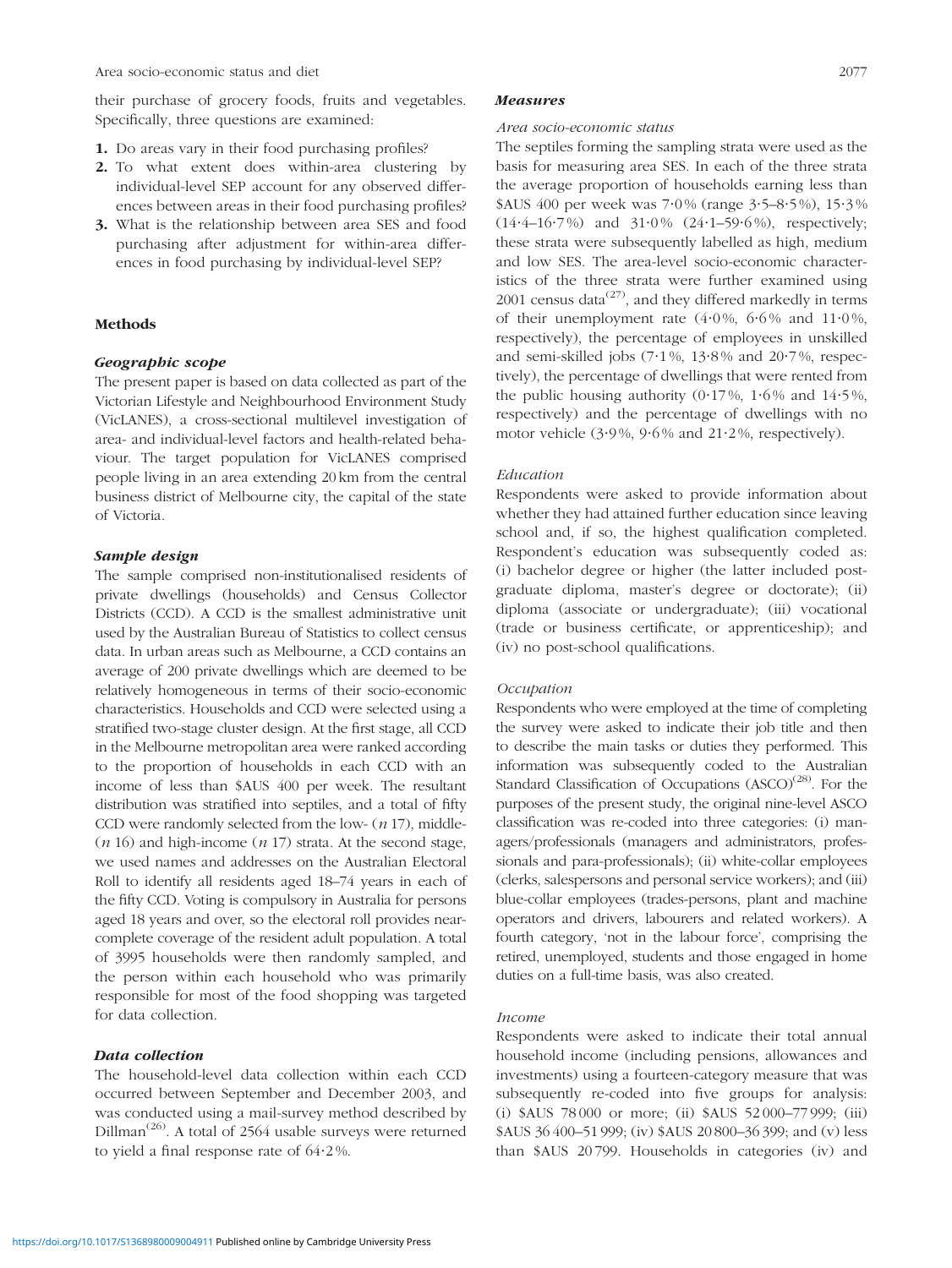(v) received annual incomes at or below the Australian average in  $2000^{(29)}$ .

#### Confounding

Age in years (centred), sex and household composition were used as potential confounding variables.

#### Food purchasing

As part of the questionnaire, information was sought about the purchase of grocery items, fruits and vegetables.

Grocery food purchase. This was examined on the basis of fifteen questions, each of which had two or more response options. For example, respondents were asked 'When shopping for your household, what type of milk do you usually buy?' The response options included: 'I do not buy milk', 'extra creamy', 'full cream', 'low-fat/trim', 'skimmed/fat-free', plus others. Multiple responses were permitted for each question. The other fourteen questions were structured in an identical manner and pertained to bread, rice, pasta, noodles, baked beans, tinned fruit, cheese, yoghurt, beef mince, chicken, tinned fish, cooking oils, butter and solid cooking fat. In Australia, dietary authorities recommend that people purchase and consume a variety of foods that are relatively high in fibre and low in fat, salt and sugar<sup> $(25)$ </sup>; consistent with these guidelines, we classified the foods into a recommended and regular category (Table 2). Using this classification, we developed a measure that captured the extent to which peoples' grocery purchasing patterns were consistent (or not) with dietary guideline recommendations. First, for each food type (e.g. milk), respondents were assigned the value 1 if they reported usually purchasing only the regular option exclusively (and not any recommended options); they were assigned the value 3 if they reported usually purchasing only the recommended option exclusively (and not any regular options); and

they were assigned a value of 2 if they reported usually purchasing a mix of regular and recommended options (e.g. full cream and skimmed milk). There was a small number of respondents who reported that they never purchased a particular type of food and these were assigned the value 0. In sum, for each of the fifteen food types, respondents were assigned a value of 0, 1, 2 or 3. Second, an initial food purchasing index was created that involved summing the scores for the fifteen food types, with those scoring 0 being excluded at this point. This initial index had a potential range of 15–45, with 15 denoting people who purchased the regular option for each food type and 45 denoting those who purchased the recommended option for all foods. It is important to note that the respondents included in this initial index reported purchasing all of the fifteen food types. Those scoring 0 for one or more food type(s) were excluded because their final index score would not accurately reflect their purchasing pattern. For example, someone who purchased all fifteen food types and chose the recommended option for each item would score 45, whereas someone who purchased thirteen food types and chose the recommended option for each item would score 39. Clearly, both people have identical purchasing patterns with respect to the dietary guidelines (i.e. they are making the healthier choice for every food item) but this is not reflected in their index score. To deal with this issue, and as a way of including the full sample in the analyses, respondents who reported not buying one or more of the food items were included in the index using the following formula: Index score= $a/(15-b)$ . The quantity a represented each respondent's initial score which was derived by summing the values (1, 2 or 3) for each of the food types. The denominator comprised the constant '15', which represented the number of food types in the index, and the variable b, which represented the number of food

|  |  |  |  |  |  |  | Table 2 Classification of grocery food types into 'recommended' and 'regular' categories |  |  |  |
|--|--|--|--|--|--|--|------------------------------------------------------------------------------------------|--|--|--|
|--|--|--|--|--|--|--|------------------------------------------------------------------------------------------|--|--|--|

| Food type          | Recommended                                                                                                                                    | Regular                                                                                               |
|--------------------|------------------------------------------------------------------------------------------------------------------------------------------------|-------------------------------------------------------------------------------------------------------|
| <b>Bread</b>       | Wholemeal, multigrain, white high in fibre, rye, soya<br>and linseed                                                                           | White                                                                                                 |
| Rice               | Wholemeal or brown                                                                                                                             | Plain white and other white rice (basmati, jasmine, Arborio)                                          |
| Pasta              | Wholemeal or brown                                                                                                                             | Other pasta (white, spinach, herb)                                                                    |
| <b>Noodles</b>     | Wholemeal or brown                                                                                                                             | Other noodles (white, egg, spinach)                                                                   |
| <b>Baked beans</b> | Salt-reduced or unsalted                                                                                                                       | Regular salt                                                                                          |
| Tinned fruit       | In natural juice                                                                                                                               | In syrup                                                                                              |
| Cheese             | Reduced fat (25% less fat), low-fat ( $<$ 10% fat)                                                                                             | Full-fat                                                                                              |
| Milk               | Reduced fat, low-fat, high-Ca, high-Ca skimmed,<br>high-Fe, high-protein, reduced lactose, no<br>cholesterol, sova or sova & linseed (skimmed) | Extra creamy, full cream, soya or soya & linseed (full cream)                                         |
| Yoghurt            | Low-fat (plain and fruit)                                                                                                                      | Full-fat (plain and fruit)                                                                            |
| Beef mince         | Lean (trim/premium)                                                                                                                            | Regular (choice/fine grade)                                                                           |
| Chicken (uncooked) | Without skin, with skin (and remove before eating)                                                                                             | With skin (and eat skin)                                                                              |
| Tinned fish        | In water/spring water                                                                                                                          | In oil or brine                                                                                       |
| Vegetable oil      | Canola, sunflower, safflower, olive, corn, soyabean,<br>peanut or sesame, grape seed or macadamia                                              | Blended oils, coconut oil, palm oil                                                                   |
| <b>Butter</b>      | Salt-reduced, unsalted                                                                                                                         | Regular salt                                                                                          |
| Solid cooking fat  | Cooking margarine, solidified oil                                                                                                              | Solid animal fat (lard, beef dripping), vegetable shortening,<br>ghee or butter (and use for cooking) |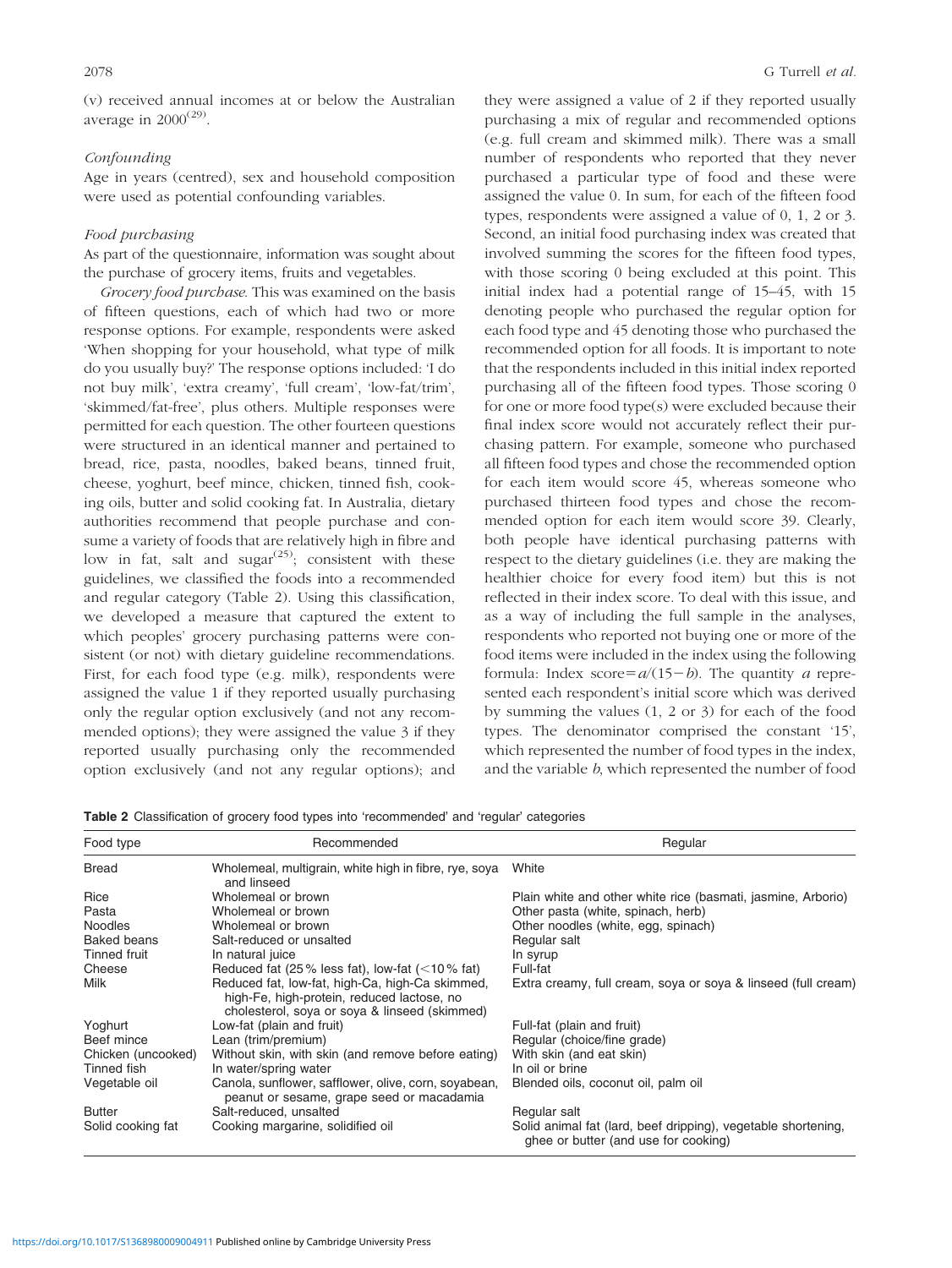types not purchased by the respondent. In effect, the formula calculated a mean food purchasing score for each respondent. Finally, the index was re-scored to range from 0 to 100, with higher scores indicating a purchasing pattern that was more consistent with dietary guideline recommendations (sample mean 47.6, sp 13.4).

Fruit purchasing. This was examined using a question that asked 'When shopping for fresh fruit, how often do you buy these types?' The respondent was instructed to include seasonal fruits, but exclude fruit juice, canned and dried fruit. The question item-set consisted of twentytwo fresh fruits selected (mostly) from the FFQ used in the 1995 Australian National Nutrition Survey<sup>(30)</sup>. For each fruit, respondents were asked to indicate their usual purchasing pattern on the basis of five-point scales:  $1 = 'never$  buy',  $2 = 'rarely$  buy',  $3 = 'sometimes$  buy',  $4$  = 'nearly always buy' and  $5$  = 'always buy'.

Using these items we created an index that measured variety of fruit purchased. For each fruit item, respondents reporting 'never' or 'rarely' buy were scored 0, and those reporting any of the other three options were scored 1. The items were then summed, with the resultant index score for each respondent indicating the variety of fruits purchased (sample mean  $14.2$ , sp  $4.1$ ). Importantly, the variety score does not reflect the range of fruits purchased on any particular shopping trip, but rather the types that are purchased at least sometimes over the course of many shopping episodes depending on factors such as seasonality, price and quality. As the variety index was essentially a count-measure and nonnormally distributed it was categorised into quartiles, with Q1 denoting high variety and Q4 low variety.

Vegetable purchasing. Respondents were asked to indicate how often they purchased twenty-five vegetables, including fresh and frozen, but excluding canned or dried vegetables. A purchasing index measuring vegetable variety was constructed using an identical format and method to that used for fresh fruit. The mean variety score for vegetables for the sample was  $18.5$  (sp  $4.1$ ).

#### Analysis

Table 3 presents descriptive statistics for each of the measures used in this analysis.

From the 2564 questionnaires that were returned, missing data were identified for education  $(n 106, 4.1\%)$ , occupation (n 83, 3 $\cdot$ 2%), income (n 903, 35 $\cdot$ 2%), sex (n 4, 0.16%), age ( $n$  5, 0.20%) and household composition  $(n 55, 2.1\%)$ . In total, the proportion of the sample with completely observed data for all the variables examined (complete cases) was 57 %. We have not reported results obtained by analysing only the complete cases because of the potential bias and loss of precision associated with the large proportion of missing income data; instead, we used multiple imputation. We imputed all missing data under a missing at random (MAR) assumption and adopted an inclusive strategy for the imputation model $(31-33)$ . Table 3 Descriptive statistics for the socio-economic and demographic variables and the measures of food purchasing behaviour (Melbourne city, Australia, 2003; n 2564)

|                                      | n    | $\%$     |
|--------------------------------------|------|----------|
| Area disadvantage                    |      |          |
| Low                                  | 914  | $35 - 7$ |
| Medium                               | 895  | 34.9     |
| High                                 | 755  | 29.5     |
| Education                            |      |          |
| Bachelor degree or higher            | 815  | 31.8     |
| Diploma                              | 290  | 11.3     |
| Vocational                           | 393  | $15-3$   |
| No post-school qualifications        | 1006 | 41.6     |
| Occupation                           |      |          |
| Professionals                        | 861  | 33.6     |
| White collar                         | 485  | 18.9     |
| Blue collar                          | 140  | 5.5      |
| Not in the labour force              | 1078 | 42.0     |
| Annual income                        |      |          |
| \$AUS 78 000 or more                 | 702  | 27.4     |
| \$AUS 52000-77999                    | 605  | 23.6     |
| \$AUS 36400-51999                    | 398  | $15-5$   |
| \$AUS 20800-36399                    | 391  | 15.3     |
| \$AUS 20799 or less                  | 468  | 18.3     |
| Sex                                  |      |          |
| Female                               | 2181 | $85 - 1$ |
| Male                                 | 383  | 14.9     |
| Household composition                |      |          |
| 1 adult, no children                 | 427  | $16 - 7$ |
| 1 adult, 1 or more children          | 207  | 8·1      |
| 2 or more adults, no children        | 911  | 35.5     |
| 2 or more adults, 1 or more children | 1019 | 39.7     |
|                                      | Mean | SD       |
| Age (years)                          | 49.0 | 13.5     |

Five data sets with imputed values for missing items on each variable were estimated using the command 'Imputation by Chained Equations (ICE)' in the STATA statistical software package version 9.2 (Stata Corporation, College Station, TX, USA).

The grocery data were analysed as a two-level random intercept model in STATA. We specified three models that directly addressed the three research questions identified earlier. Model 1 (baseline) quantified the extent of arealevel variation in food purchasing behaviour conditional on the confounders. Here, the substantive interest was on the random term which, if significant, indicated that food purchasing patterns differed between the fifty CCD. For this and subsequent models we also calculated an intraclass correlation (ICC) by dividing the between-CCD variance by the total variance, and this is interpreted as the proportion of the total variation in food purchasing behaviour that is between the CCD. Model 2 extends Model 1 by adding education, occupation and income as fixed effects, and examined the extent to which they account for variation in food purchasing between the CCD. Model 3 then extended Model 2 by including the measure of area SES as a fixed effect; here the focus is on whether area SES is associated with food purchasing independently of within-area variation in age, sex, household composition and individual-level SEP.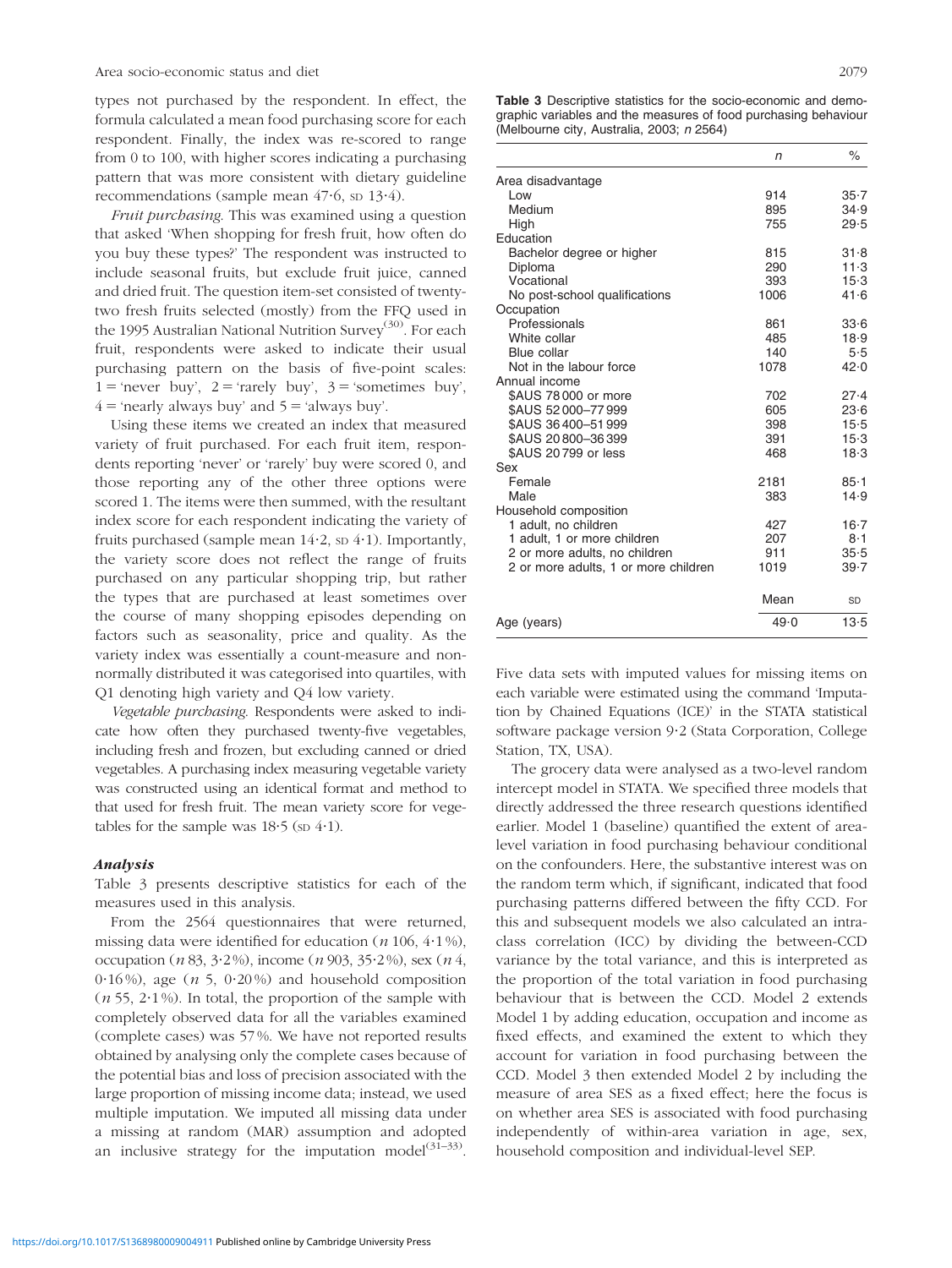Variety of fruit and vegetable purchase was examined using a two-level ordered multinomial logit-link model. 'High' variety (Q1) was denoted the reference category; hence positive regression coefficients for any of the predictor variables indicate a greater odds of purchasing a lower variety of fruits and vegetables. Three models were specified. Model 1 (baseline) quantified the extent of area-level variation in fruit and vegetable variety conditional on the confounders. Model 2 added education, occupation and income, and Model 3 included area SES. The results are presented as odds ratios and their 95 % confidence intervals.

#### Results

Table 4 presents the findings of the multilevel analyses which examined the independent contribution of area- and individual-level socio-economic factors to grocery food purchase. In Model 1, the area-level random term was statistically significant ( $P = 0.033$ ), indicating that the average grocery purchasing score was different (beyond chance) across the fifty CCD. Of the total variability in grocery purchase, 1?5 % occurred between CCD and 98?5 % between individuals. Model 2 adds the fixed (average) effects for education, occupation and income; this attenuated the between-area variation by 59?8 %, and the random term was no longer significant ( $P = 0.241$ ). Education and income were associated with grocery purchase: respondents with no post-school qualifications and those living in low-income households scored significantly lower on the index. No significant occupational effects were observed. Model 3 adds the fixed effect for area SES and the coefficients indicate that residents of medium- and low-SES areas scored significantly lower on the grocery purchasing index than their counterparts from high-SES areas.

Table 5 presents the findings of the ordered multilevel logistic regression analysis which examined the contribution of area- and individual-level socio-economic factors to variety of fruit and vegetable purchasing. Fruit variety scores were significantly different  $(P = 0.01)$ across the fifty CCD (Model 1). After adjustment for education, occupation and income (Model 2), the between-area variation in fruit variety was attenuated by 50.0% and remained marginally statistically significant  $(P = 0.06)$ . Respondents with no post-school qualifications had 1?72 (95 % CI 1 $\cdot$ 25, 2 $\cdot$ 38) times higher odds of purchasing a lower variety of fruits. The corresponding odds for respondents

Table 4 Area- and individual-level socio-economic effects on the purchase of grocery foods consistent with dietary guideline recommendations (Melbourne city, Australia, 2003)

|                               |         |           |         | Groceriest |         |           |
|-------------------------------|---------|-----------|---------|------------|---------|-----------|
|                               | Model 1 |           |         | Model 2    | Model 3 |           |
|                               | β       | <b>SE</b> | β       | <b>SE</b>  | $\beta$ | <b>SE</b> |
| Intercept                     | 43.0    | 1.5       | 41.5    | $1 - 1$    | 42.8    | $1-1$     |
| Area SES                      |         |           |         |            |         |           |
| High                          |         |           |         |            |         |           |
| Medium                        |         |           |         |            | $-2.09$ | $0.70**$  |
| Low                           |         |           |         |            | $-2.43$ | $0.76***$ |
| Education                     |         |           |         |            |         |           |
| Bachelor degree or higher     |         |           |         |            |         |           |
| Diploma                       |         |           | 0.35    | 0.99       | 0.45    | 0.98      |
| Vocational                    |         |           | 0.22    | 0.93       | 0.20    | 0.93      |
| No post-school qualifications |         |           | $-1.73$ | $0.79**$   | $-1.54$ | $0.78*$   |
| Occupation                    |         |           |         |            |         |           |
| Professionals                 |         |           | —       |            | -       |           |
| White collar                  |         |           | $-0.09$ | 0.89       | $-0.07$ | 0.88      |
| Blue collar                   |         |           | 0.41    | 1.38       | 0.64    | 1.37      |
| Not in the labour force       |         |           | $-0.85$ | 0.80       | $-0.83$ | 0.80      |
| Annual income                 |         |           |         |            |         |           |
| \$AUS 78000 or more           |         |           |         |            |         |           |
| \$AUS 52000-77999             |         |           | $-0.86$ | 0.81       | $-0.70$ | 0.80      |
| \$AUS 36400-51999             |         |           | $-1.08$ | 0.94       | $-0.78$ | 0.93      |
| \$AUS 20800-36399             |         |           | $-2.47$ | $0.99*$    | $-2.06$ | $0.99*$   |
| \$AUS 20799 or less           |         |           | $-2.98$ | $1.05***$  | $-2.31$ | $1.06*$   |
| Random effects                |         |           |         |            |         |           |
| Area variance                 | 2.54    | 1.2       | 1.02    | 0.9        | 0.182   | 0.7       |
| P value for area variance     | 0.033   |           | 0.241   |            | 0.784   |           |
| Intra-class correlation (%)   | 1.5     |           | 0.60    |            | 0.10    |           |

SES, socio-economic status.

Effect was significant:  $P \le 0.05$ ,  $*P \le 0.01$ ,  $**P \le 0.001$ .

-Model 1, baseline model adjusted for age, sex and household composition; Model 2, Model 1 plus education, occupation and income; Model 3, Model 2 plus area SES.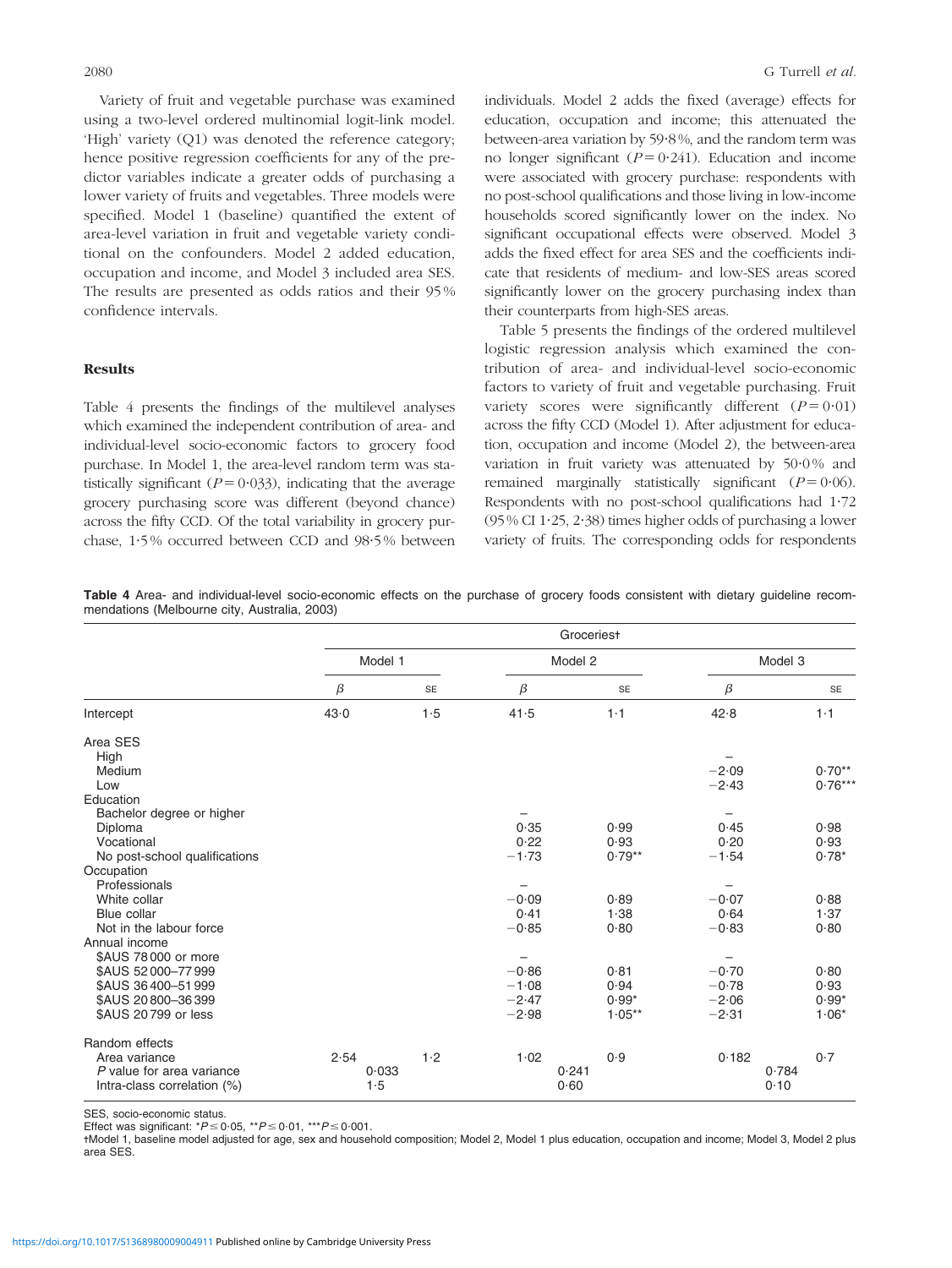Table 5 Area- and individual-level socio-economic effects on variety of fruit and vegetable purchasing (Melbourne city, Australia, 2003)t

|                               |               |               | Fruit variety# |           |               |                   |           | Vegetable variety |           |               |
|-------------------------------|---------------|---------------|----------------|-----------|---------------|-------------------|-----------|-------------------|-----------|---------------|
|                               | Model 1       |               | Model 2        |           | Model 3       | Model 1           |           | Model 2           |           | Model 3       |
|                               |               | <b>OR</b>     | 95 % CI        | <b>OR</b> | 95 % CI       |                   | <b>OR</b> | 95% CI            | <b>OR</b> | 95% CI        |
| Area SES                      |               |               |                |           |               |                   |           |                   |           |               |
| High                          |               |               |                | 1.00      |               |                   |           |                   | 1.00      |               |
| Medium                        |               |               |                | 1.07      | 0.84, 1.37    |                   |           |                   | 0.88      | 0.70, 1.11    |
| Low                           |               |               |                | 1.30      | 1.00, 1.67    |                   |           |                   | 1.06      | 0.83, 1.35    |
| Education                     |               |               |                |           |               |                   |           |                   |           |               |
| Bachelor degree or higher     |               | 1.00          |                | 1.00      |               |                   | 1.00      |                   | 1.00      |               |
| Diploma                       |               | 1.27          | 0.84, 1.91     | 1.26      | 0.94, 1.68    |                   | 1.08      | 0.78.1.48         | 1.07      | 0.79, 1.45    |
| Vocational                    |               | 1.44          | 0.99, 2.11     | 1.45      | 1.11, 1.89    |                   | 1.01      | 0.75, 1.36        | 1.01      | 0.76, 1.34    |
| No post-school qualifications |               | 1.72          | 1.25, 2.38     | 1.70      | 1.35.2.14     |                   | 1.36      | 1.06.1.75         | 1.36      | 1.08.1.72     |
| Occupation                    |               |               |                |           |               |                   |           |                   |           |               |
| Professionals                 |               | 1.00          |                | 1.00      |               |                   | 1.00      |                   | 1.00      |               |
| White collar                  |               | 0.85          | 0.59, 1.22     | 0.85      | 0.66, 1.10    |                   | 1.02      | 0.77, 1.35        | 1.02      | 0.78, 1.33    |
| Blue collar                   |               | 0.94          | 0.54.164       | 0.93      | 0.62, 1.37    |                   | 1.14      | 0.74.1.76         | 1.15      | 0.76, 1.73    |
| Not in the labour force       |               | 0.91          | 0.66, 1.27     | 0.91      | 0.72, 1.15    |                   | 1.13      | 0.88, 1.46        | 1.12      | 0.88, 1.43    |
| Annual income                 |               |               |                |           |               |                   |           |                   |           |               |
| \$AUS 78000 or more           |               | 1.00          |                | 1.00      |               |                   | 1.00      |                   | 1.00      |               |
| \$AUS 52000-77999             |               | 1.26          | 0.90.1.75      | 1.25      | 0.99, 1.58    |                   | 0.19      | 0.93.1.56         | 1.21      | 0.95, 1.55    |
| \$AUS 36400-51999             |               | 1.09          | 0.74, 1.60     | 1.07      | 0.81, 1.40    |                   | 0.88      | 0.65.118          | 0.88      | 0.66, 1.17    |
| \$AUS 20800-36399             |               | 1.43          | 0.95, 2.13     | 1.39      | 1.04, 1.85    |                   | 1.12      | 0.81.1.53         | 1.12      | 0.83, 1.52    |
| \$AUS 20799 or less           |               | 1.69          | 1.11, 2.57     | 1.59      | 1.18, 2.16    |                   | 1.17      | 0.84, 1.63        | 1.16      | 0.84, 1.60    |
| Random effects                |               |               |                |           |               |                   |           |                   |           |               |
| Area variance and se          | $0.08$ $0.03$ | $0.04$ $0.02$ |                |           | $0.04$ $0.02$ | $0.03 \quad 0.02$ |           | $0.02 \quad 0.02$ |           | $0.01$ $0.02$ |
| P value for area variance     | 0.01          |               | 0.06           |           | 0.11          | 0.11              |           | 0.30              |           | 0.41          |

SES, socio-economic status.

-High variety (quartile 1) was denoted the reference category; hence odds ratios greater than 1 indicate an increased likelihood of purchasing a lower variety of fruits and vegetables.

- - Model 1, baseline model adjusted for age, sex and household composition; Model 2, Model 1 plus education, occupation and income; Model 3, Model 2 plus area SES.

from low-income families were  $1.69$  (95% CI 1.11, 2.57). Model 3 adds the measure of area SES which made no appreciable difference to the between-CCD variation (relative to Model 2) although the random term was no longer statistically significant ( $P = 0.11$ ). The coefficients for area SES show that residents of low-SES areas had significantly higher odds of purchasing a lower variety of fruits than residents in the high-SES areas (OR =  $1.30$ , 95% CI 1.00, 1?67). Independent of area SES, respondents with lower levels of education, and residents of lower-income households, had significantly higher odds of purchasing a more limited variety of fruits than their higher status counterparts.

Vegetable variety scores did not differ significantly across the fifty CCD (Model 1) and the inclusion of education, occupation and income further attenuated the CCD variation (Model 2). Respondents with no postschool qualifications had a significantly higher odds of purchasing a lower variety of vegetables relative to those with a bachelor degree (OR =  $1.36$ , 95% CI 1.08, 1.72). There was no association between vegetable variety and occupation, income or area SES (Model 3).

#### **Discussion**

In metropolitan Melbourne in 2003, area SES was associated with the purchase of grocery foods and fruit variety. Compared with their counterparts in high-SES areas, residents of low-SES areas were less likely to buy groceries that were high in fibre and low in fat, salt and sugar; and they purchased a smaller variety of fruits. These findings are broadly consistent with the results of multilevel studies conducted in the USA $^{(14)}$  and Scotland $^{(15)}$ ; however, they are at odds with multilevel research conducted in The Netherlands<sup>(18)</sup> and Brisbane, Australia<sup>(16)</sup>. Reconciling these differences, and hence being able to generalise about the relationship between area SES and diet, is difficult. In part, these difficulties stem from the limited evidence base (i.e. the small number of multilevel studies) and methodological issues such as differences in the conceptualisation and measurement of diet, the individual-level variables used as confounders, and the number and size of the area units used $(15)$ . The inconsistencies between study findings, however, are likely to be more than a methodological artefact, and may reflect 'real' historical, cultural, political, socio-economic and geospatial differences between countries (e.g. USA and Australia) and between regions within the same country (e.g. Brisbane and Melbourne). At present, the mixed findings of the small number of multilevel studies do not provide a sufficiently reliable basis on which to make a general call for area-level public health interventions to improve conditions in deprived areas to facilitate the procurement of foods that are conducive to a healthy diet; rather, any 'call'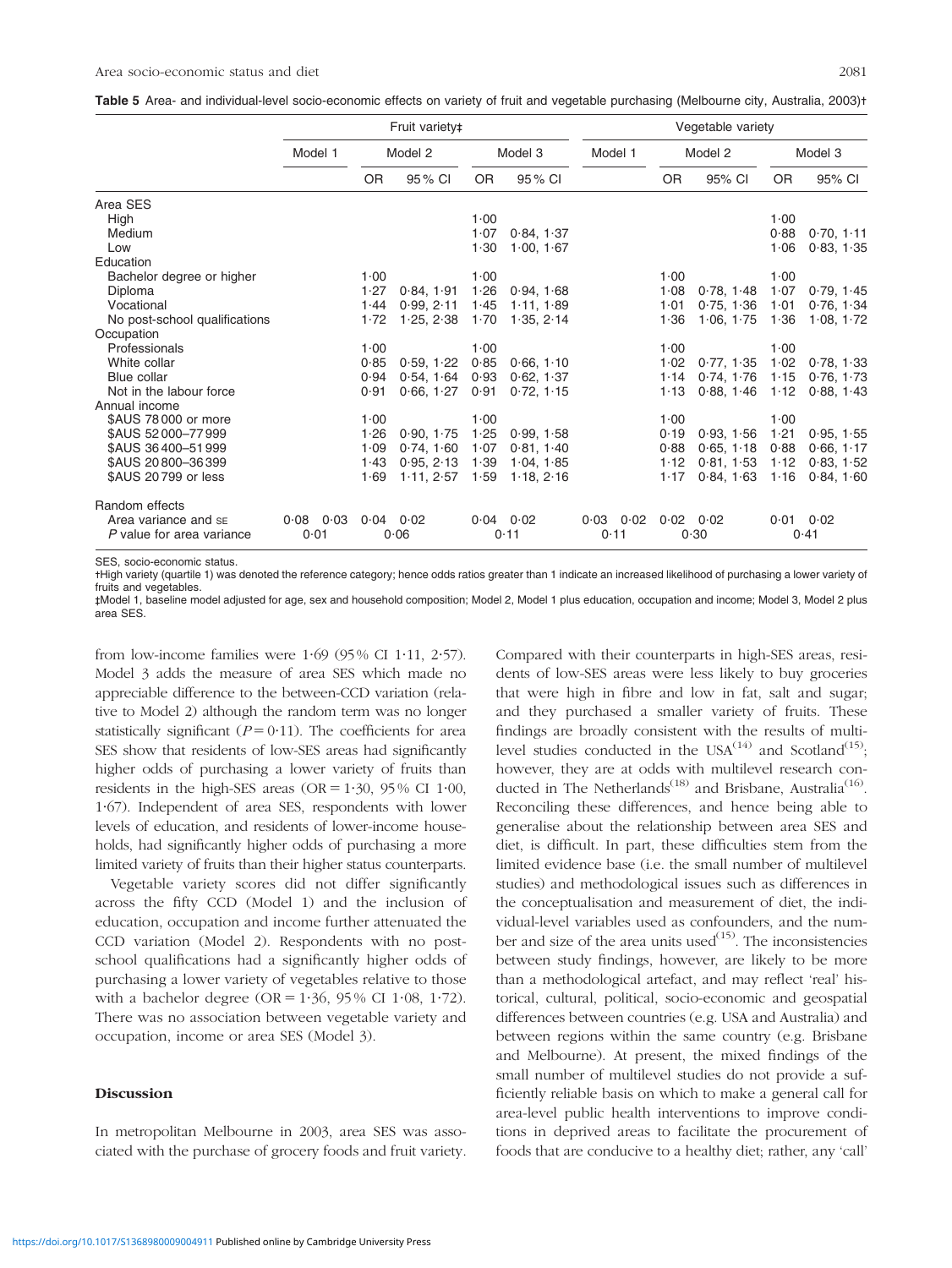may have to be specific and tailored to each particular geographic and spatial context.

A large literature documents an association between individual-level SEP and diet, and most of this work has focused on socio-economic differences in food and nutrient intakes $(5)$ . These studies usually find that socioeconomically disadvantaged groups have intakes that are consistent with their higher rates of diet-related chronic disease<sup> $(1-3)$ </sup>. To some extent at least, the results of the present food purchasing study extend and complement the findings of the intake studies by showing that those of low SEP are less likely to buy grocery foods that accord with diet-related health promotion messages and dietary guidelines. In addition, low socio-economic groups had significantly higher odds of purchasing a lower variety of fruits and vegetables.

#### Study limitations

First, survey non-response tends to be higher in disadvantaged areas<sup>(34)</sup> and among individuals of low SEP<sup>(35)</sup>. Non-response in the VicLANES study was 35?8 %; hence the sample probably under-represents the disadvantaged areas and individuals and over-represents the advantaged, and the observed socio-economic differences in food purchasing are likely to be an underestimate of the actual differences in the Melbourne population.

Second, as with most multilevel studies<sup>(36)</sup>, our use of a CCD to represent a neighbourhood was made for reasons of sampling and analytic convenience rather than being underpinned by an explicit theory linking area SES and food purchasing; hence associations among these variables are likely to be underestimated.

Third, our finding of an association between area SES and food purchase might be confounded by individuallevel socio-economic factors not included in the models. This said however, we included the three most widely used indicators of a person's socio-economic characteristics<sup>(37)</sup> and, given the correlation among these indicators(38), it is likely that education, occupation and income were capturing most of the unmeasured influences of other socio-economic factors excluded from the models. Alternatively, it may be that the inclusion of these individual-level measures resulted in 'over-adjustment', which argues for the possibility of an even stronger contextual effect on food purchase than was observed here. If education, occupation and household income represent part of the pathway via which area SES influences food procurement, then modelling individual-level socio-economic variables may inappropriately attenuate the variation that is more correctly attributable to area disadvantage<sup>(39)</sup>.

#### Conclusion

In the Melbourne metropolitan region in 2003, differences between advantaged and disadvantaged areas in their

purchasing profiles for grocery foods and fruits, and the 'healthier' purchasing in higher-SES areas, suggest that the areas may be differentiated on the basis of food availability, accessibility and affordability, making the purchase of some types of foods more difficult for people living in disadvantaged areas. To date, the between- and withincountry (multilevel) evidence linking area disadvantage and diet is both sparse and inconsistent. Methodological issues notwithstanding, this might suggest that area deprivation is not universally associated with poorer access to healthy food. Cummins and Macintyre<sup> $(40)$ </sup> reached a somewhat similar conclusion based on their review of the literature on food environments and obesity. A challenge for future area-based dietary research is to identify those ecological characteristics (e.g. urban design, shopping infrastructure, transport services) that promote equality of access to healthy food, and those characteristics that make its attainment difficult.

#### Acknowledgements

The study was supported by a grant from the Victorian Health Promotion Foundation (VicHealth). G.T. is supported by a National Health and Medical Research Council (NHMRC) Senior Research Fellowship (No. 390109); R.B. and L.R.T. by an NHMRC Capacity Building Grant; and S.V.S. is supported by a National Institutes of Health Career Development Award (NHLBI K25 HL081275). There are no conflicts of interest. G.T. conceptualised the paper and played the lead role in writing the manuscript and reviewing the literature. R.B. contributed to the data analysis and imputation (revised submission) and to writing the Methods section. L.R.T. contributed to the data analysis and imputation (initial submission) and editing the manuscript. D.J. provided statistical advice, undertook preliminary analysis and contributed to writing and checking the manuscript. S.V.S. contributed to the conceptualisation of the analysis plan, provided statistical advice in relation to the multilevel modelling and edited the manuscript. A.M.K. contributed to the conceptualisation, analysis plan and writing. We gratefully acknowledge Mr Lukar Thornton for his assistance with the missing data imputation and Ms Tania King for her work as Project Manager on VicLANES.

#### References

- 1. Metcalf P, Scragg R & Davis P (2006) Dietary intakes by different markers of socioeconomic status: results of a New Zealand workforce survey.  $N Z Med J$  26, U2127.
- 2. Shahar D, Shai L, Vardi H, Shahar A & Fraser D (2005) Diet and eating habits in high and low socioeconomic groups. Nutrition 21, 559–566.
- 3. De Irala-Estevez J, Groth M, Johansson L, Oltersdorf U, Prattala R & Martinez-Gonzalez MA (2000) A systematic review of socioeconomic differences in food habits in Europe: consumption of fruit and vegetables. Eur J Clin Nutr 54, 706–714.